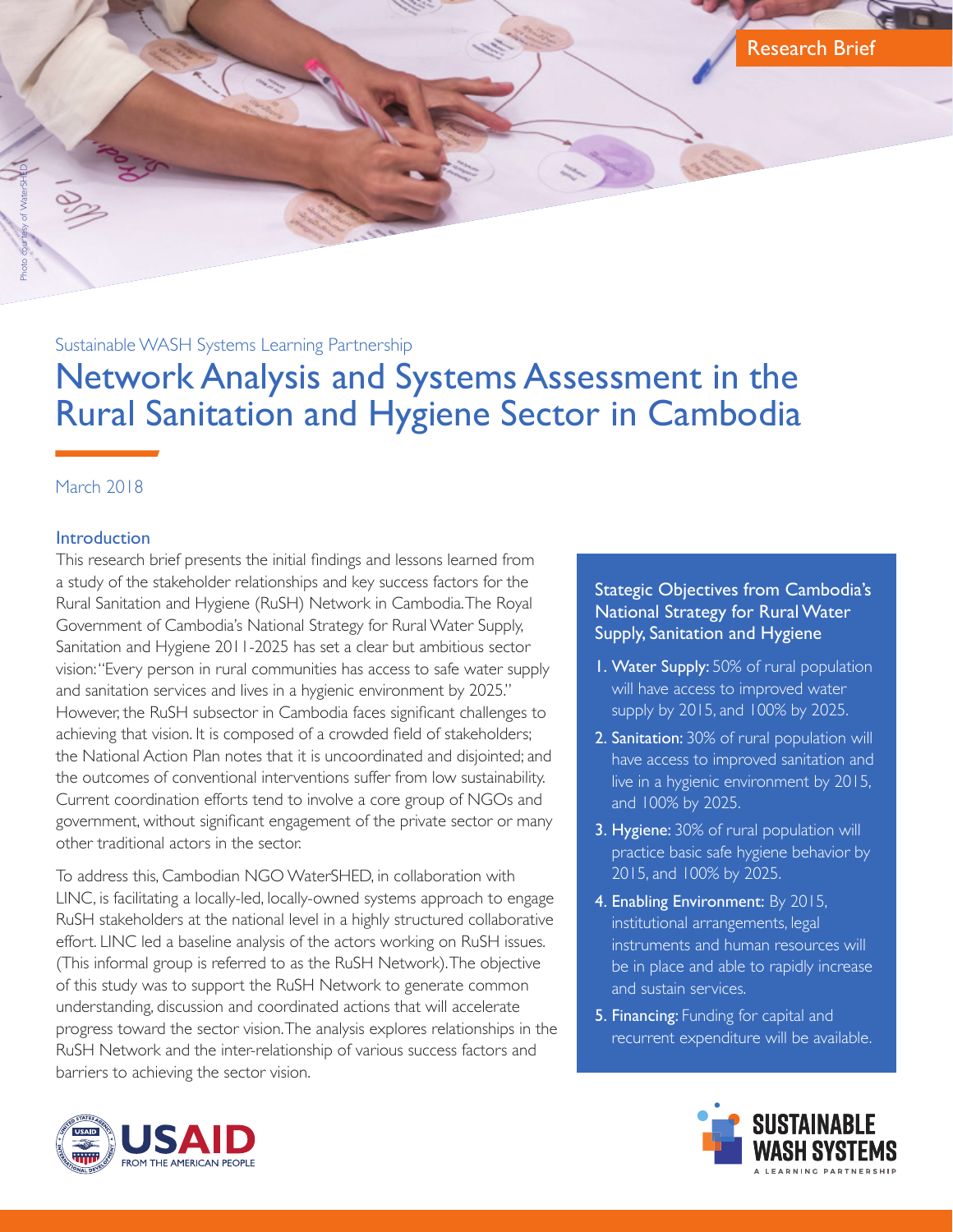#### **Methodology**

WaterSHED and LINC designed the analysis to assess the RuSH Network and its alignment with the Government's 2025 vision. After a June 2017 workshop was held to introduce network stakeholders to network analysis and systems mapping, the survey instrument and initial predetermined list of over 100 stakeholder organizations was developed. This list represents the total population of organizations that were expected to meet the criteria for network membership.<sup>1</sup> From June to September 2017, representatives of 99 organizations were interviewed – including government, development partner, private sector, academic and NGO actors. Of those, 88 were identified as belonging to the network based on membership criteria and had relationships with other network members. The interview had three sections:

- 1. Closed-ended questions about the respondent organization's attributes;
- 2. Questions about the relationships that the respondent organization has had with other actors on the stakeholder pre-defined list during the previous sixmonth period; and
- 3. Five open-ended questions about the key success factors and barriers to achieving the sector vision.

The data analysis included three complementary components:

- Network Analysis: Actor relationships were examined to identify patterns of interaction in the network, wellconnected and influential (as defined by their network) actors and groups, and network gaps or opportunities.
- Factor Analysis: The transcribed responses to the openended questions on the sector vision and perceived success factors and barriers were coded, grouped and analyzed for prevailing themes.
- System Map: Again, based on the interdependencies described in the open-ended interview responses, an initial and incomplete system map – or "messy map" – was also generated to show the interactions between key success factors and barriers to achieving the sector vision.

After the preliminary analysis, LINC and WaterSHED held a consultative workshop with more than 100 participants from the RuSH sector to begin to engage stakeholders with the data, discuss the findings, and collect initial feedback that has been incorporated into the analysis.



*More than 100 participants from the RuSH sector attended a workshop to discuss the findings of the Organizational Network Analysis. Photo courtesy of WaterSHED.*

#### Findings

The initial systems analysis uncovered a number of interesting potential leverage points for improving progress towards achieving the RuSH sector vision. The following are a sample of key findings that resonated with stakeholders and demonstrate the types of insights that arose from the analysis. More detail is available in the full report.

### 1. Network interconnectivity disparities exist based on gender and language.

The Network Analysis identified clear differences in several measures of interconnectedness based on the gender of the head of the organization and the language the interview was conducted in (Khmer or English).

With respect to gender, woman-run organizations are significantly less connected and central to the network than organizations run by men. On average, they reported fewer than 60% of the number of connections that organizations run by men had. The network of only womanrun organizations is half as well-connected<sup>2</sup> as that of only organizations run by men. Woman-run organizations

RuSH Network membership criteria: (a) a permanent office in the capital, Phnom Penh and (b) a commitment to RuSH as demonstrated by at least one of the following: a strategy or mission that includes a focus on RuSH; OR three or more staff that spend 50% or more time on RuSH issues; OR an annual budget for RuSH activities that is US \$25,000 or more.

<sup>2</sup> Based on the density of each network. Density is the ratio of actual connections to all possible connections within the network.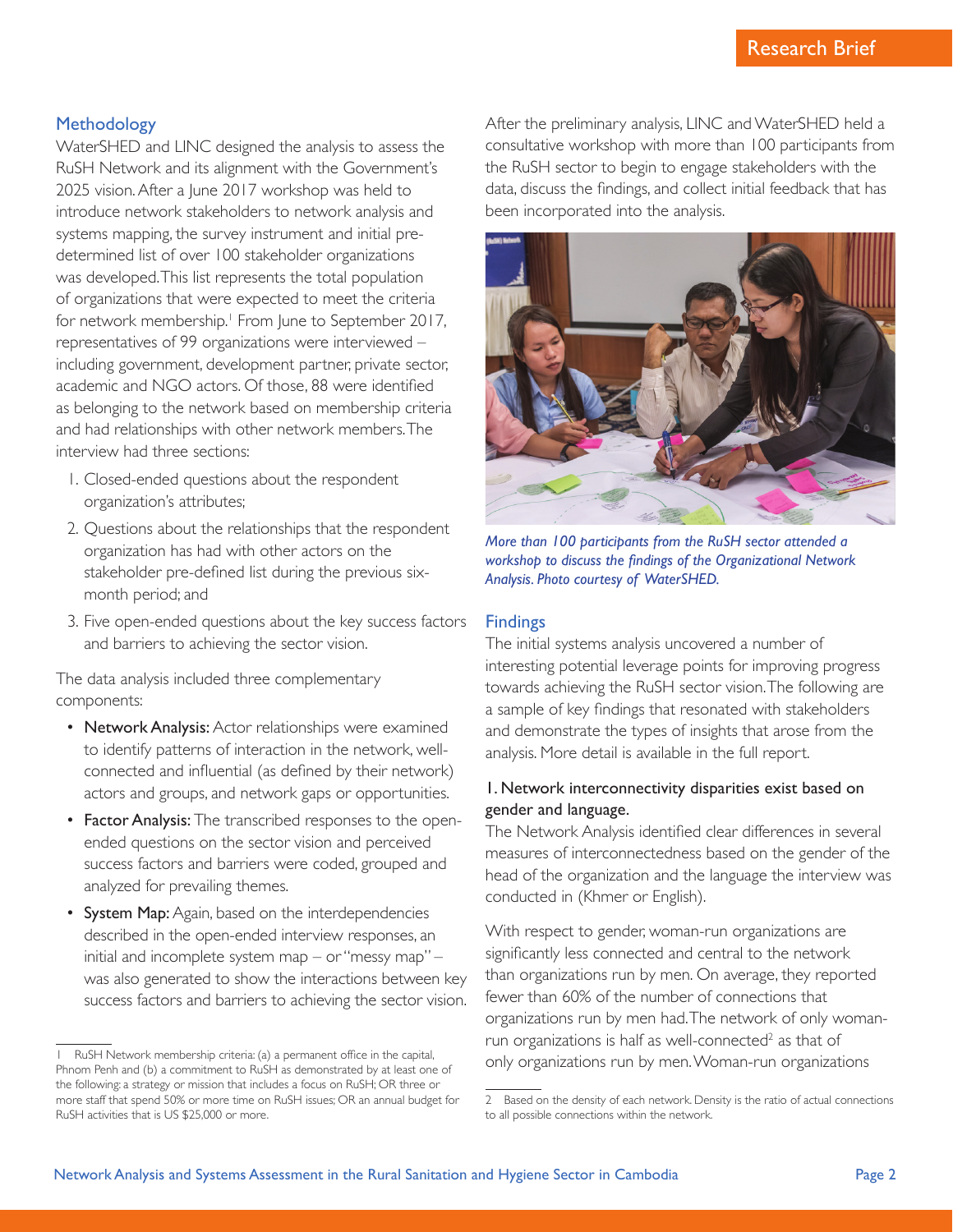averaged less than half of the betweenness centrality of organizations run by men, meaning they are much less likely to be an informational bridge between two other actors.

Findings on language revealed that although organizations interviewed in English represent a small fraction of the overall network, they are significantly better connected to one another and to the network overall. The network of organizations interviewed in English is almost four times as well-connected as the network of organizations interviewed in Khmer; on average they have over 80% more connections than organizations interviewed in Khmer. They are also among the most centrally positioned in the network and a connection to them is among the most desired connections by other members of the network.

Given that gender of organization head and language of interview are only proxies for identifying gender and language issues in the network, these findings imply that the RuSH Network should conduct further investigation to understand the underlying contributors to these network inequalities. The Network has already begun to respond to these potential biases with steps to empower women in WASH and more use of dual-language communications (see Lessons Learned below).

## 2. The Ministry of Rural Development is well-positioned to lead improved coordination and collaboration.

The Network Analysis revealed that the Ministry of Rural Development (MRD) is the most centrally positioned actor in the network. MRD is the most frequent bridge between other actors and has twice as many connections as the nextmost-connected actor (see Figure 1 for the map of MRD's network). The Factor Analysis also showed that "Government Involvement" was the second most-cited success factor for achieving the sector vision.

Still, the analysis has identified some potential duplication of efforts. On average, each organization is implementing 5.6 of the 13 activity type choices given in the interview, with some NGOs implementing 11 activity types and a total of 26% of the network (23 organizations) implementing eight or more activity types. Additionally, in the Factor Analysis, a collaboration mechanism was the most-cited success factor. However, when asked about what to invest time and effort in, collaboration and coordination mechanisms dropped to the sixth most frequently named factor.

These findings suggest that MRD should leverage its centrality and high level of connectivity to facilitate improved coordination and collaboration among other actors. To support this, other RuSH Network actors should actively engage and partner in developing mechanisms for structured collaboration.



*Figure 1. Map of the Cambodia Ministry of Rural Development's Network*

# 3. Existing thematic subgroups within the network represent strong models for coordination.

The sector has several existing thematic groups that meet on a somewhat regular basis. Membership in those subgroups is not formal; organizations self-select to participate. Analysis of the active participants in three existing subgroups (based on their attendance at meetings in the months prior to and during the study) highlights some interesting differences from the overall network. The Network Analysis indicates that the existing subgroups are very well-connected internally, and are also quite central and well-connected to the network as a whole. The Factor Analysis also shows that members of these groups were much more likely than the overall network to cite collaboration mechanism as success factor (the most-cited factor for all the subgroups with over 80% of organizations citing it compared to 58% of the whole network). Unlike the overall network, when asked about what to invest time and effort in, collaboration remained the most-cited factor by the existing subgroup members.